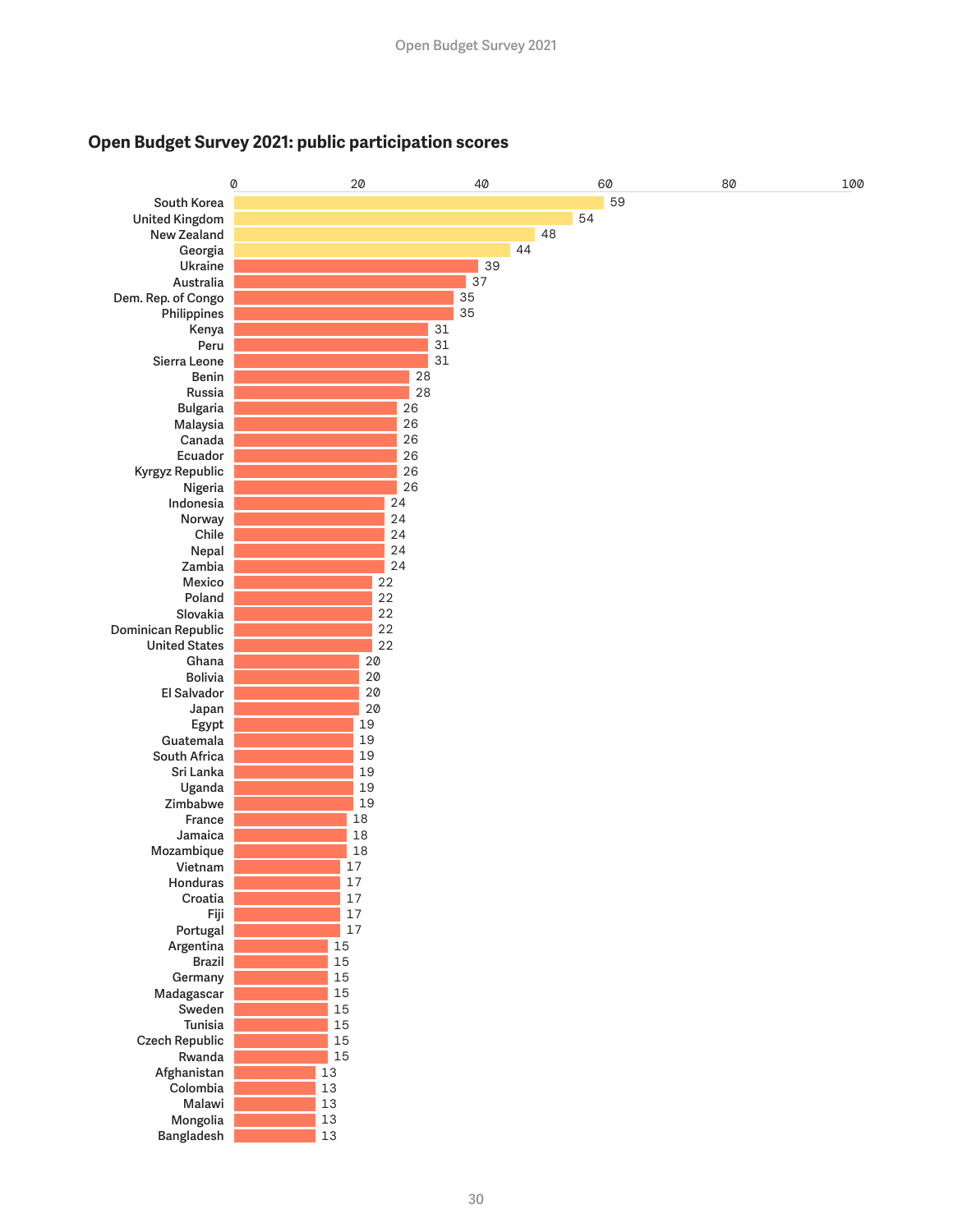

*Note: Countries with the same unrounded scores are presented alphabetically.*

100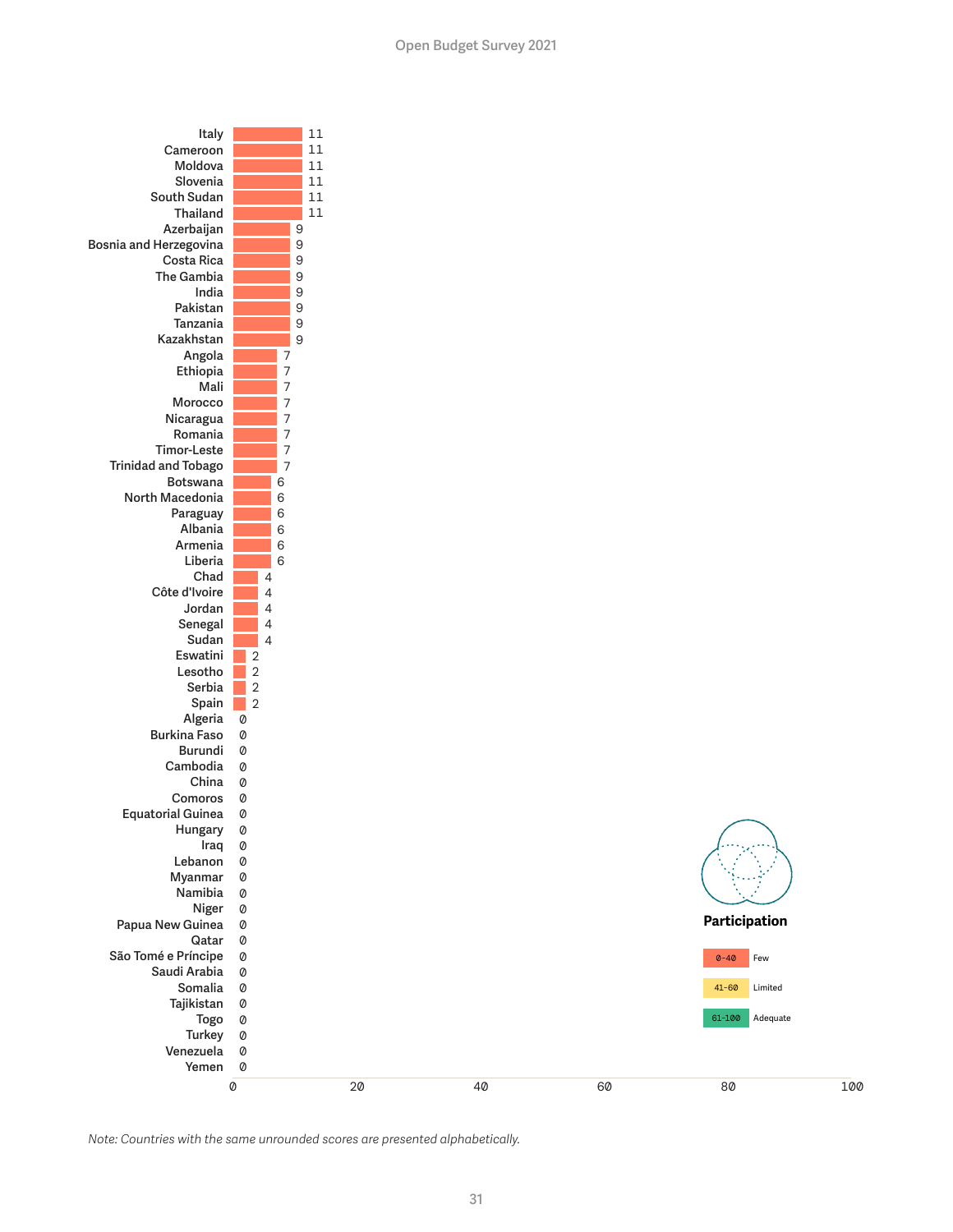

## **Open Budget Survey 2021: oversight scores**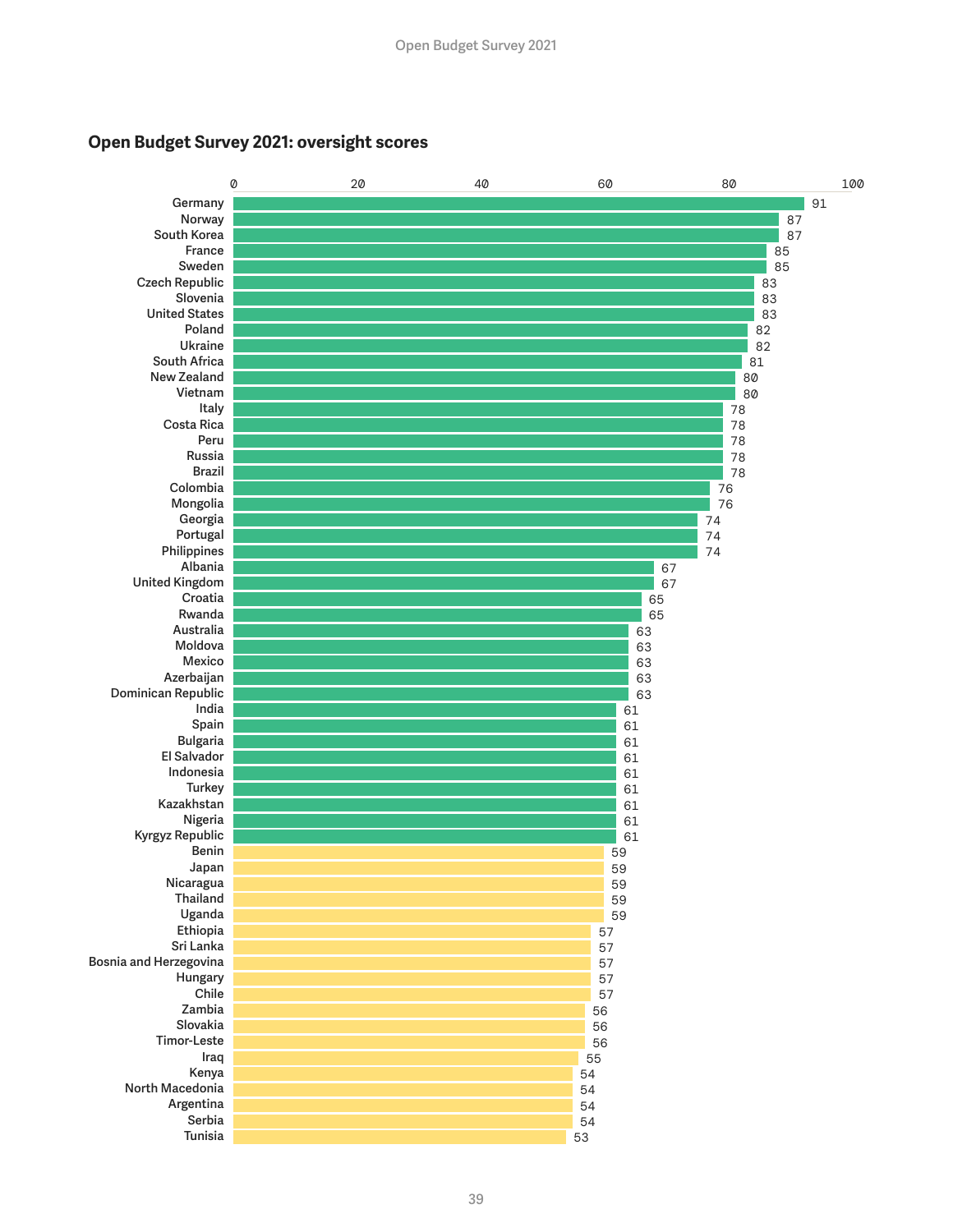

*Note: Countries with the same unrounded scores are presented alphabetically.*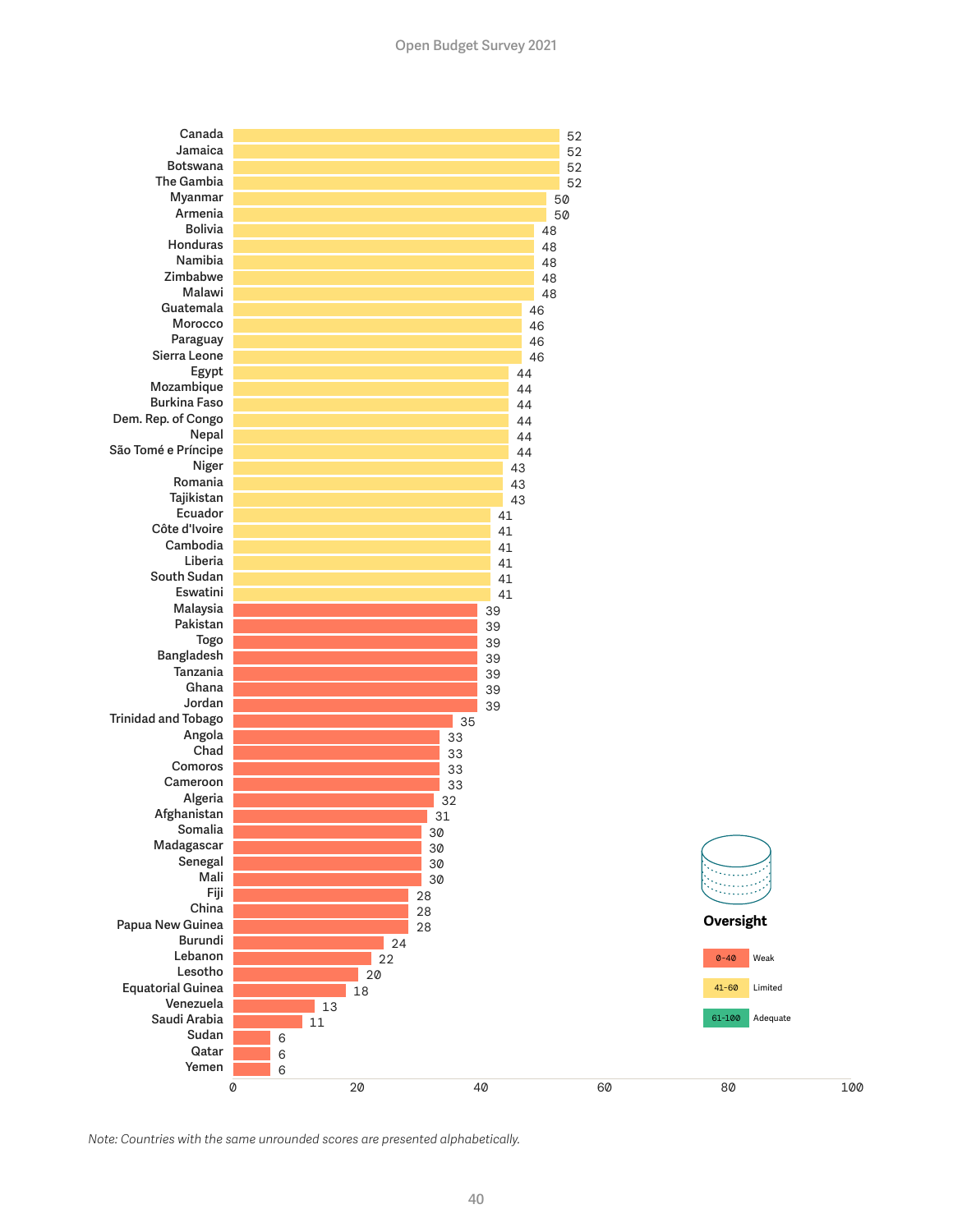

## **Open Budget Survey 2021: budget transparency scores (Open Budget Index)**